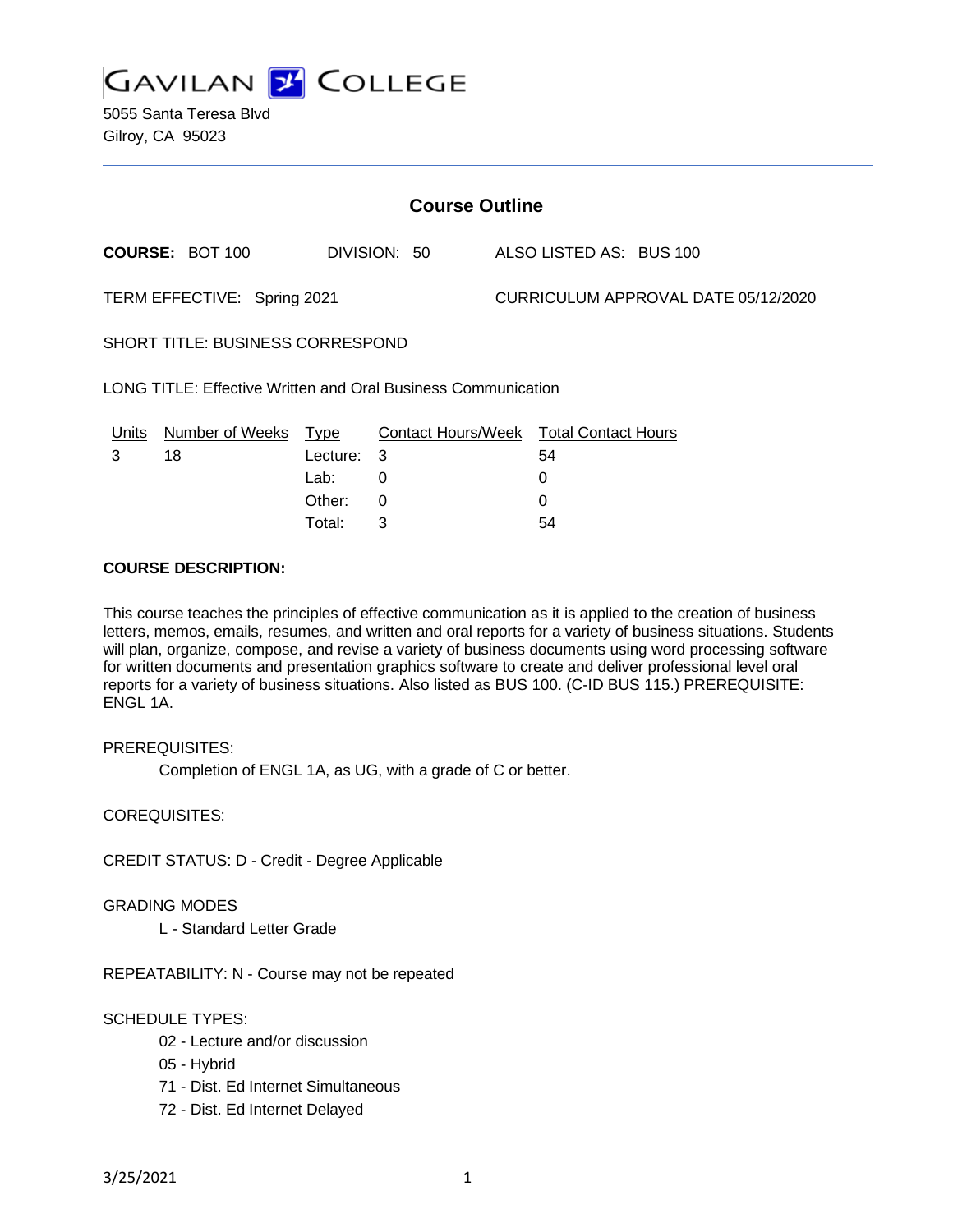## **STUDENT LEARNING OUTCOMES:**

By the end of this course, a student should:

1. Solve business communication problems through planning, problem solving, organizing, writing, listening and presenting techniques.

2. Employ software tools to plan, organize, write and revise letters, memos, emails, and reports suitable for a variety of business situations, including quantitative and business legal contexts.

3. Plan and deliver individual or team oral presentations for business meetings.

4. List reasons and suggest strategies to adapt business messages to audience needs and desires, including cross-cultural situations.

# **CONTENT, STUDENT PERFORMANCE OBJECTIVES, OUT-OF-CLASS ASSIGNMENTS**

Curriculum Approval Date 05/12/2020

9 Hours

Content: Communication Foundations/Elements of the Communication Process

---Effective and Ethical Communication at Work

---Professionalism: Team, Meeting, Listening, Nonverbal and Etiquette Skills

---Intercultural Communication

Content: The Keys to Effective Writing/Critical Factors Influencing Communication Effectiveness

---Characteristics of Job-Related Writing

Student Performance Objectives: Explain the elements of the communication process. Analyze how word selection and usage affects communication. Describe the goals of ethical and effective business communication, including abiding by the law, telling the truth, labeling opinions, using inclusive language, and giving credit. Demonstrate an understanding of social etiquette applicable in a business environment. Explain the importance of professionalism, soft skills, and teamwork in today's workplace. Identify challenges of communicating with people from other cultures. Explain how culture affects communication effectiveness. Identify techniques for improving written messages, as well as non-verbal communication in an intercultural setting. Demonstrate knowledge about interpersonal, group, and organizational communication.

9 Hours

Content: The Writing Process

---Planning, Organizing, Writing, and Revising Business Messages

---Business Letter Formats, Standard Parts of a Business Letter

---Appearance of a Professional Quality Business Letter

Student Performance Objectives: Explain how to organize data into lists and alphanumeric or decimal outlines. Compare direct and indirect patterns of organizing ideas. Compose effective paragraphs using three classic paragraph plans as well as applying techniques for achieving paragraph coherence. Create business messages that are properly organized and well-presented, using word processing software. Utilize feedback to improve written business communication skills. Adjust composition, prose, and rhetorical language use for optimal conciseness and clarity. Revise and edit documents and print a final hard-copy version.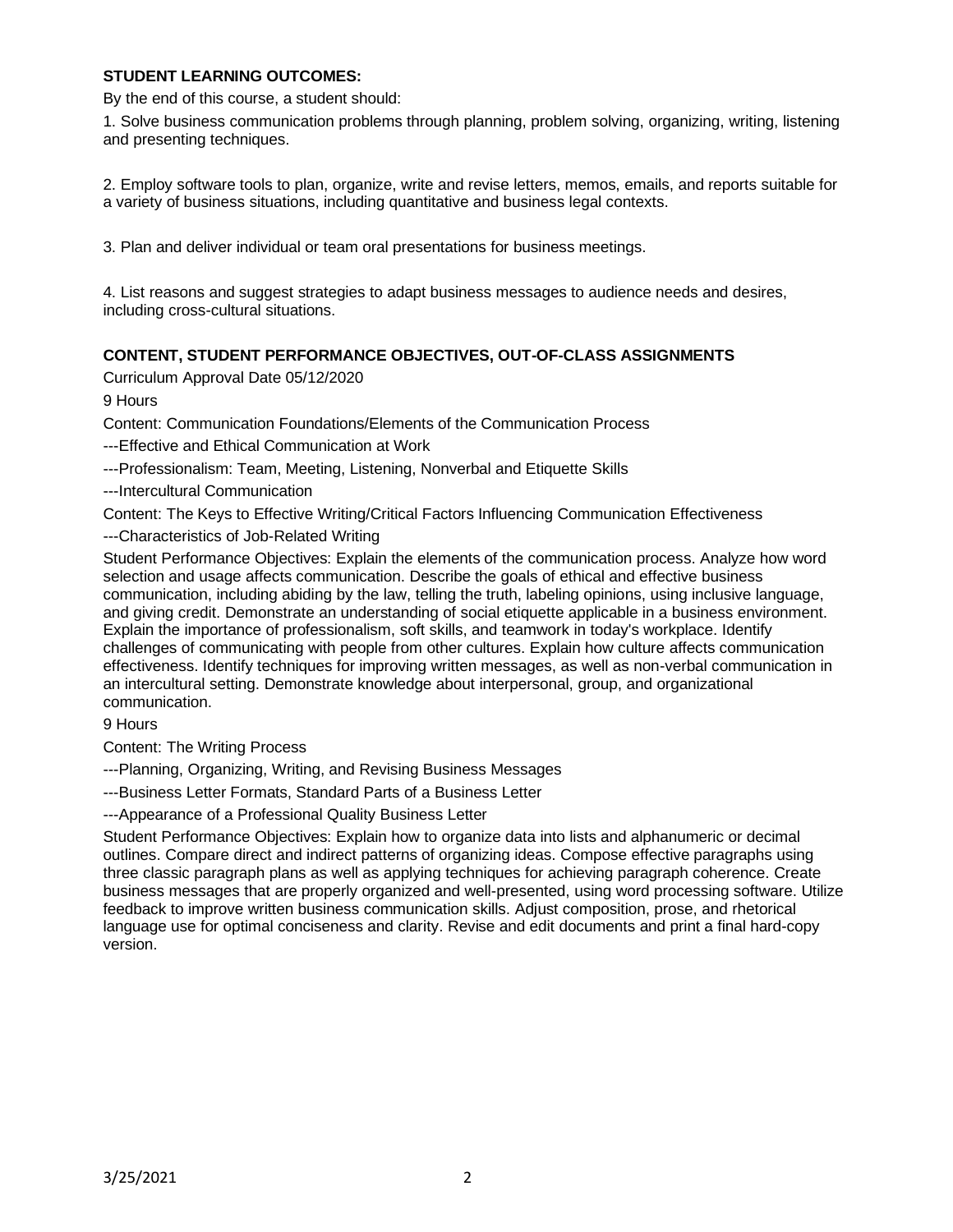# 9 Hours

Content: Workplace Communication/Communicating through Letters, Memorandums and E-Mail Messages

---Electronic Messages and Digital Media

---Positive Messages/Negative Messages

---Persuasive and Sales Messages

Student Performance Objectives: Compose direct messages that make requests and respond to inquiries. Write messages that convey kindness and goodwill. Modify international messages to accommodate readers from other cultures. Illustrate sensitivity to audience needs and desire, including cross-cultural situations. Describe the goals and strategies of business correspondence in conveying negative news effectively, including applying the writing process and avoiding legal liability. Explain the four major elements in successful persuasive messages and how to blend those elements into effective and ethical business messages. Identify a basic logical fallacy in a written context. Discuss the uses of social media and related Internet writing contexts. Identify what electronic tools can do for the manager.

## 9 Hours

Content: Communicating Through Reports

- ---Reports, Proposals, and Presentations
- ---Report and Research Basics
- ---Formal and Informal Business Reports
- ---Business Plans, Business Presentations

Student Performance Objectives: Describe the basic features of business reports, including functions, strategies (indirect or direct), writing style, and formats. Describe the uses of technology to access resources for business writers and researchers. Be able to discern and appreciate the differences between primary sources and secondary sources. Discuss designing visual aids, handouts, and multimedia presentations and using presentation technology competently. Explain effective techniques for adapting presentations to intercultural audiences, and demonstrate intercultural and diversity understanding. Discuss communication in an internationalization and globalization context. Demonstrate an understanding of the importance of original work, the role of proper citations and references, and the ability to avoid plagiarism of either a deliberate or inadvertent nature. Participate in groups to solve problems, and give constructive feedback on reports.

9 Hours

Content: Employment Communication/Communicating About Work and Jobs

---Job Search, Resumes, and Cover Letters

---Interviewing and Following Up

Student Performance Objectives: Describe the reasons to customize a resume, and know whether to choose a chronological or functional style. Describe techniques that optimize a resume for today's technologies; including preparing a scannable resume, a plain-text resume, and an e-portfolio.

7 Hours

Content: Oral Communication

---The Keys to Effective Oral Business Communication

Student Performance Objectives: Identify a basic logical fallacy in an oral context. Select a proper delivery format (face-to-face v. electronic) and identify the strengths of each modality. Utilize feedback to improve oral business communication skills. Identify techniques for improving oral communication in an intercultural setting.

2 Hours

Final Exam

## **METHODS OF INSTRUCTION:**

Lecture, demonstration, discussion, guided discovery.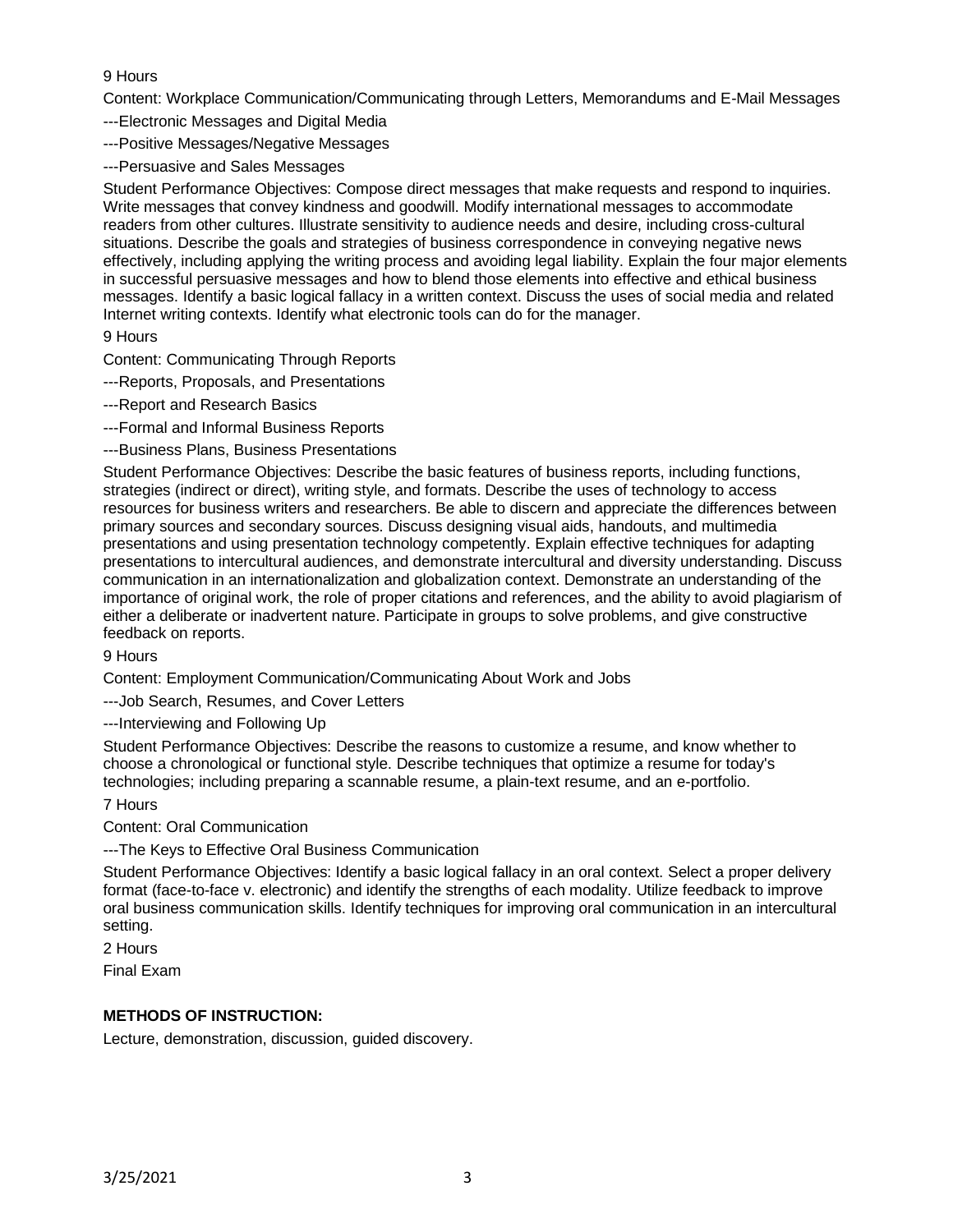## **OUT OF CLASS ASSIGNMENTS:**

#### Required Outside Hours: 18

Assignment Description: Suggested Homework/Case Study: Analyze ethical dilemmas related to communication. AND/OR Analyze a problem in a pre-written international letter and identify weaknesses that may cause troubles for intercultural readers.

#### Required Outside Hours: 18

Assignment Description: Suggested Homework/Projects: Demonstrate knowledge of the writing process including determining the purpose and channel for the message, envisioning the audience, adapting the message to the reader, organizing the message using appropriate strategy, writing the first draft, revising, and proofreading.

### Required Outside Hours: 18

Assignment Description: Suggested Homework/Projects: Write routine, positive, negative and persuasive business letters, memorandums, and e-mail messages that are clear, tactful and free of distracting errors using word processing software. AND/OR Using a case study, write a positive, negative, and persuasive message that meets workplace standards.

#### Required Outside Hours: 22

Assignment Description: Suggested Project: Write an analytical report which analyzes a problem or question, compares and contrasts alternative solutions, includes properly inserted visuals, page numbers and an associated table of contents, includes documented sources, an executive summary, and provides conclusions and recommendations. The report will be prepared using word processing software, properly formatted, and printed by a computer printer. OR

Write an analytical business report using primary and secondary research, integrating graphics, and using an acceptable format and writing style with demonstrates knowledge of the formal writing process.

#### Required Outside Hours: 18

Assignment Description: Suggested Homework: Write a resume and application letter as well as organize and conduct a mock interview. AND/OR Read and locate a local job opportunity in the newspaper or in an online source, and write a cover letter and resume for that job opportunity.

Required Outside Hours: 14

Assignment Description: Suggested Homework/Projects: Develop and present oral reports using presentation-graphics software. Such as: Analyze an on-campus problem, develop an oral report, and prepare a presentation using Microsoft office applications.

### **METHODS OF EVALUATION:**

Writing assignments Percent of total grade: 40.00 % Percent range of total grade: 40% to 60% Written Homework, Projects Skill demonstrations Percent of total grade: 30.00 % Percent range of total grade: 10% to 30% Performance Exams Objective examinations Percent of total grade: 30.00 % Percent range of total grade: 20% to 40% Multiple Choice, True/False, Matching Items, Completion

## **REPRESENTATIVE TEXTBOOKS:**

Kolin, Philip C.. Successful Writing at Work. Boston, MA: Cengage,2017. ISBN: 130588553 Reading Level of Text, Grade: 12+ Verified by: MS Word